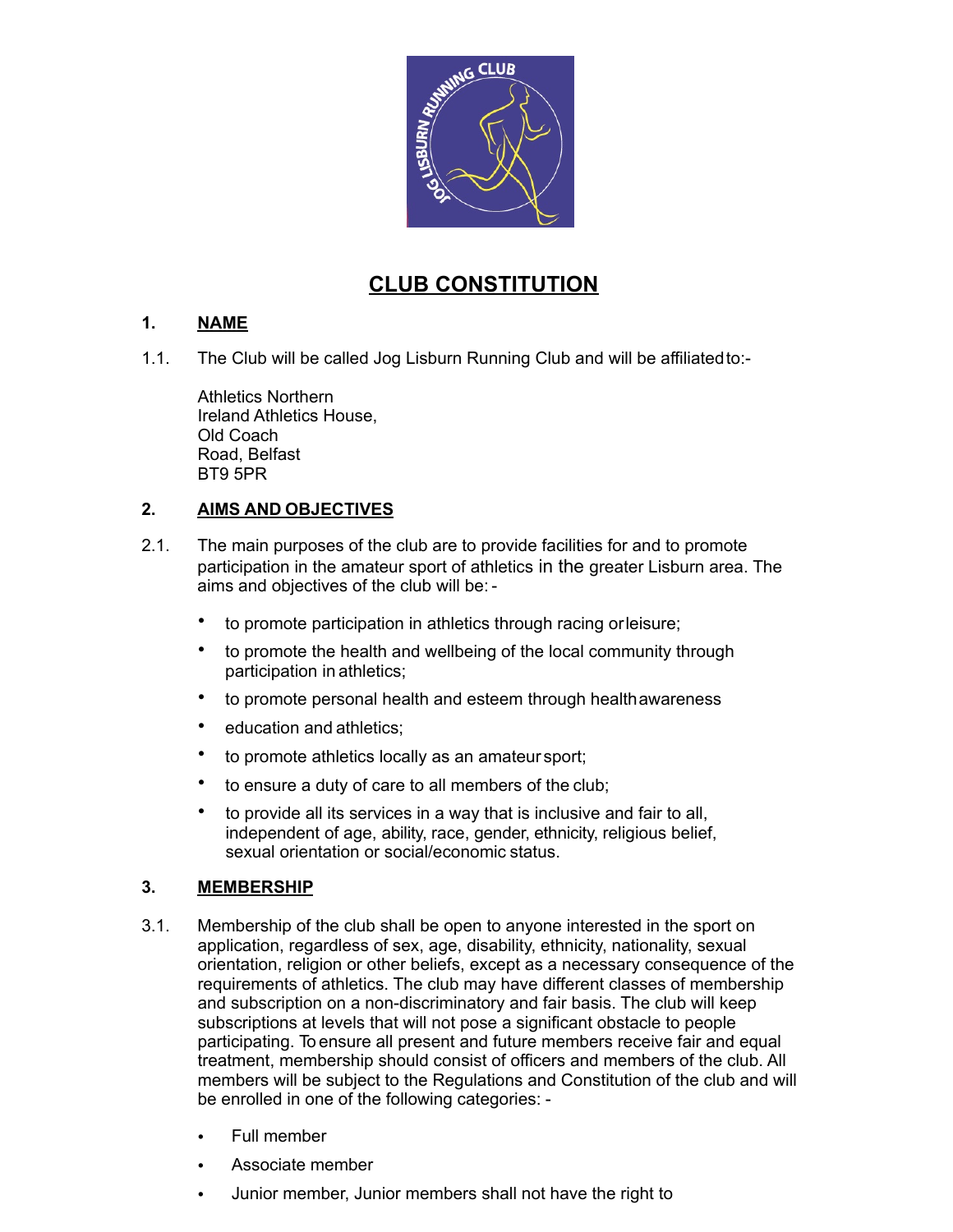vote at meetings of the club

- Life/ Honorary member
- 3.2. Membership will infer agreement and compliance with, the JLRC Regulations and Codes of Conduct , necessary for the safe and fair management of the club including:
	- the standards of conduct expected of members and officers:
	- arrangements for protecting members, including children, youngpeople or vulnerable adults from any form of abuse;
	- arrangements for protecting members and the general public fromany potential harm.
- 3.3. The Committee may refuse membership, or remove it, only for good cause such as conduct or character likely to bring the club or sport into disrepute. Appeal against refusal or removal may be made to the members.
- 3.4. Membership will not infer any benefits of a financial or material nature.

#### **4. MEMBERSHIP SUBSCRIPTIONS**

4.1. Membership subscriptions will be set annually and agreed by the Committee or determined at the Annual General Meeting (AGM). Subscriptions will be requested annually due by 1 st April.

#### **5. OFFICERS OF THE CLUB**

- 5.1. Officers of the club will be:
	- **Chairperson**
	- Vice Chairperson
	- Secretary
	- **Treasurer**
	- Child Protection Officers
	- Head Coach (appointed by Committee subject toqualification)
	- Media officer
- 5.2. Officers will be elected annually at theAGM.
- 5.3. All officers will retire every two years but will be eligible forreappointment.
- 5.4. The Committee may elect additional posts during the year if club needs dictate a requirement

#### **6. MANAGEMENT COMMITTEE**

- 6.1. The club will be managed by the Committee consisting of the elected officers of the club as elected under item 5 and others co-opted as necessitates by business in hand.
- 6.2. The quorum at meetings shall be five or such other number as the Committee may from time to time determine and shall consist of at least two club officers from the Chairperson, Vice Chairperson, Treasurer, Secretary and Child Protection Officers. Only these posts elected under item 5 have the right to vote at meetings of the Committee.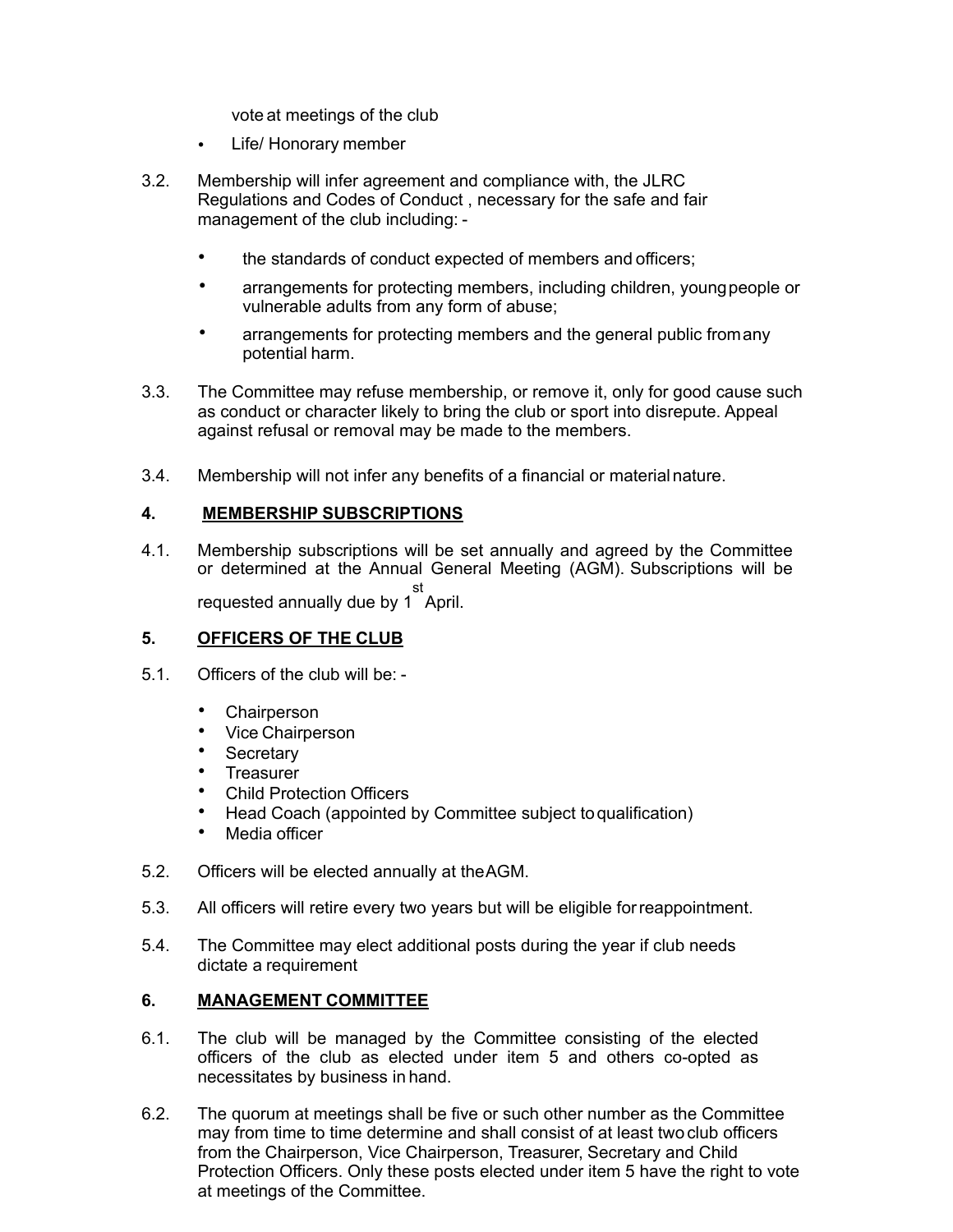- 6.3. The Committee will be convened by the Secretary of the club and held no less than three meetings a year.
- 6.4. The quorum required business to be agreed at Committee meetings shall be five as above.
- 6.5. The Committee will be responsible for adopting new policy, Codes of Practice and Rules that affect the organisation of the club.
- 6.6. The Committee will have authority to appoint Sub-Committees as necessary and appoint advisers to the Committee as necessaryto fulfil its business.
- 6.7. The Committee will be responsible for disciplinary hearings of Members who infringe the club rules/ regulations / constitution. The Committee will be responsible for taking any action of suspension or discipline following such hearings.
- 6.8. The Committee elected at an Annual General Meeting shall have the power to co-opt further members to fill any vacancy arising on the Committee, or to enlist Committee members with particular skills who shall serve until the conclusion of the next following Annual General Meeting provided that the number of co-opted members shall not exceed one third of the total members of the Committee. Coopted members shall not have the right to vote.

# **7. FINANCE**

- 7.1. All club monies will be banked in an account held in the name of the club.
- 7.2. The Club Treasurer will be responsible for the finances of the club.
- 7.3. The financial year of the club will end on 31 st March.
- 7.4. Astatement of annual accounts will be presented by the Treasurer at theAGM or as soon, as is reasonably feasible thereafter.
- 7.5. Any cheques drawn against club funds should hold the signatures of the Treasurer plus up to two other officers.
- 7.6. All surplus income or profits are to be reinvested in the club. No surpluses or assets will be distributed to members or third parties.
- 7.7. The accounts shall be audited by an auditor or auditors appointed by theAnnual General Meeting or examined by any independent person who shall be appointed by the Annual General Meeting.

# **8. ANNUAL GENERAL MEETINGS**

- 8.1. Notice ofAGMs will be given by the Club Secretary. Not less than 21 clear days' notice to be given to all members.
- 8.2. The AGM will receive a report from officers of the Committee anda statement of the audited accounts.
- 8.3. Nominations for officers of the Committee will be sent tothe Secretary prior to theAGM.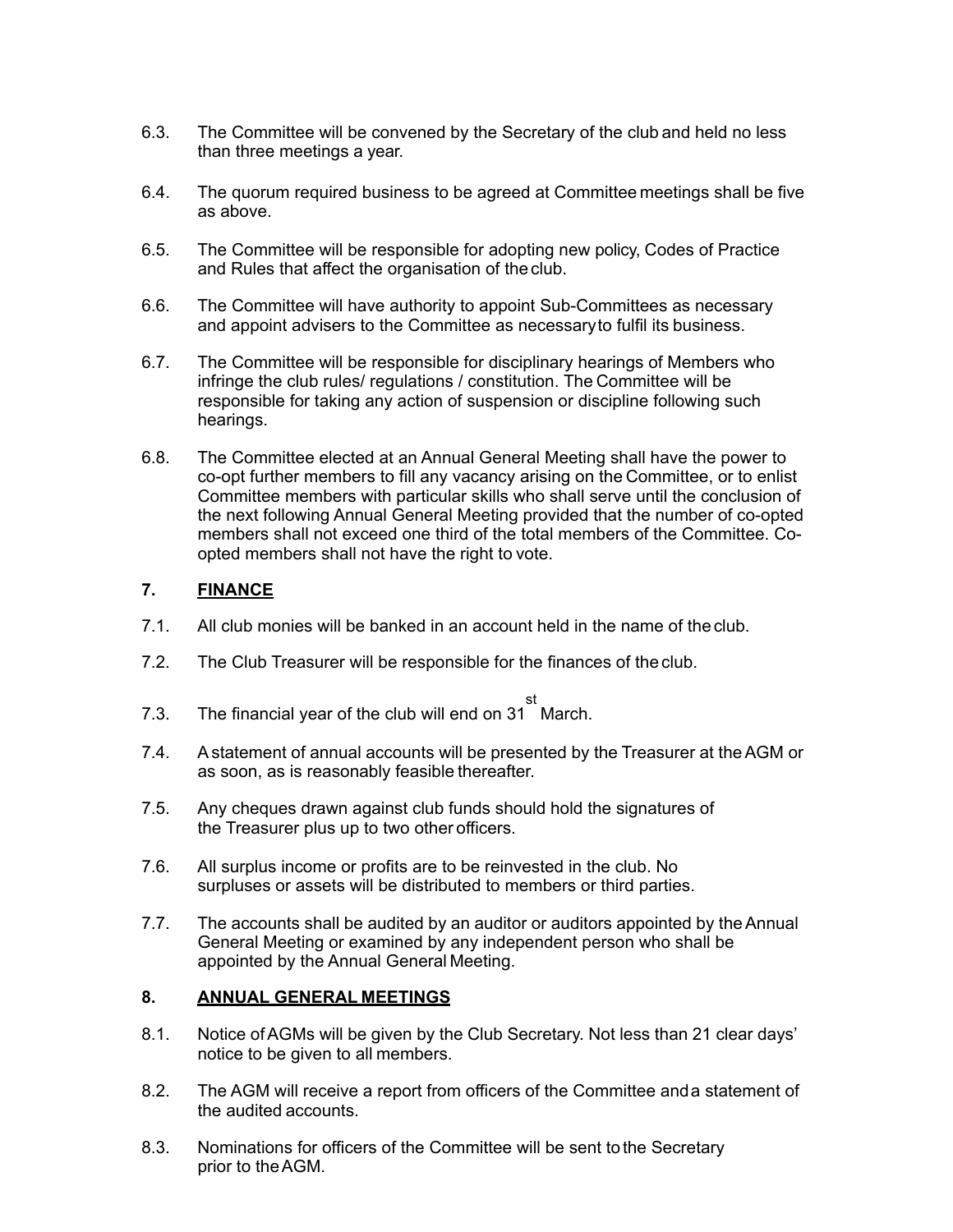8.4. Elections of officers are to take place at the AGM. All members, with the exception of junior members, shall have the right to vote at the AGM.The quorum for AGMs will be at least 15people. The Committee has the right to call Extraordinary General Meetings (EGMs) outside the AGM. Procedures for EGMs will be the same as for the AGM.

#### **10. SAFEGUARDING CHILDREN**

10.1. JLRC is fully committed to safeguarding the wellbeing of its members. Every individual in the club should, at all times, show respect and understanding for their rights, safety and welfare, and conduct themselves in a way that reflects the principles of the club child protection policy and the guidelines provided by our governing body and contained in the Code of Ethics and Good Practice for Children's Sport.

# **11. EQUALITY POLICY STATEMENT**

11.1. This club is committed to ensuring that equality is incorporated across all aspects of its development. In doing so, it acknowledges and adopts the following Sport Northern Ireland definition of sports equity:

*"Sports equality is about fairness in sport, equality of access, recognizing inequalities and taking steps to address them. It is about changing the culture and structure of sport to ensure it becomes equally accessible to everyone in society."* 

- 11.2. The club respects the rights, dignity and worth of every person and will treat everyone equally within the context of their sport, regardless of age, ability, gender, race, ethnicity, religious belief, sexuality or social/economic status.
- 11.3. The club is committed to everyone having the right to enjoy their sport in an environment free from threat of intimidation, harassment and abuse.
- 11.4. All club members have a responsibility to oppose discriminatory behaviourand promote equality of opportunity.
- 11.5. The club will deal with any incidence of discriminatory behaviour seriously, according to club disciplinaryprocedures.

#### **12. DISCIPLINE ANDAPPEALS**

- 12.1. All concerns, allegations or reports of poor practice/abuse relating to thewelfare of children and young people will be recorded and responded to swiftly and appropriately in accordance with the club's safeguarding children and young people policy and procedures. The club's Child Protection Officers are the lead contact for all members in the event of any safeguarding concerns.
- 12.2. All complaints regarding the behaviour of members should be presented and submitted in writing to the Secretary. Jog Lisburn Running Club will appoint a non-elected member of the Committee to investigate andrespond to complaints within 30 working days or next committee meeting of a complaint being received.
- 12.3. The Committee has the power to take appropriatedisciplinary action including the termination of membership.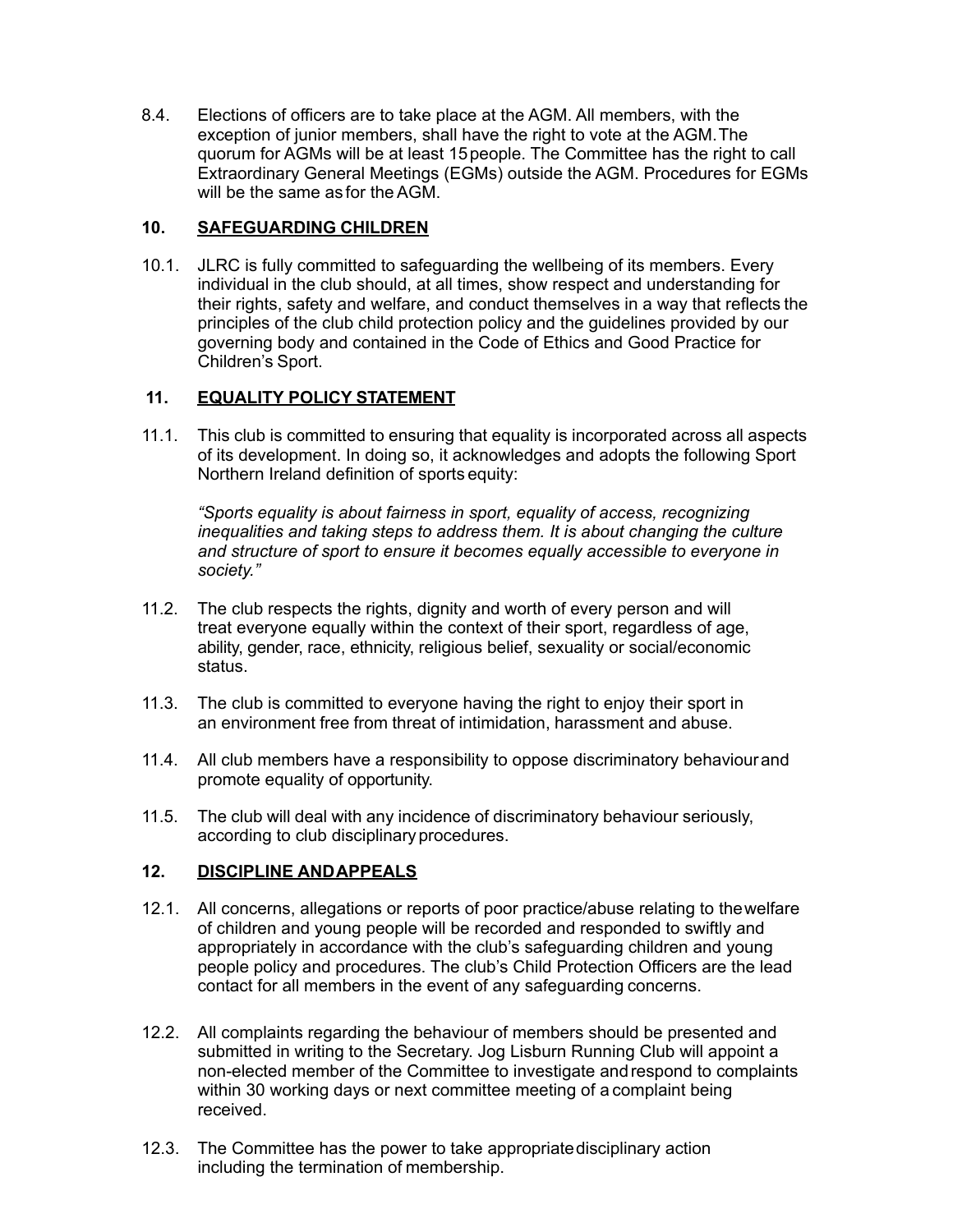- 12.4. The outcome of a disciplinary hearing should be notified in writing to the person who lodged the complaint and the member against whom the complaint was made within 7 days of the hearing.
- 12.5. There will be the right of appeal to the Committee (members not hearing original complaint) following disciplinary action being announced. The Committee should consider the appeal within 15 days of the Secretary receiving the appeal.

#### **13. DISSOLUTION**

- 13.1. Aresolution to dissolve the club can only be passed at anAGM or EGM through a majority vote of the membership.
- 13.2. In the event of dissolution, any assets of the club that remain will become the property of a trust set up by the Committee. The trust will have the power to dispose of assets in favour of such other charitable institution or institutions having objects similar to objects of the club. That is, upon dissolution of the club any remaining assets shall be given or transferred to another registered Community Amateur Sports Club (CASC), a registered charity or the sport's governing body (Athletics NI) for use by them in related community sports. No member of the trust maybenefit directly from the trust. Athletics NI will be responsible to monitor and verify the actions of the trust are in accordance with thispolicy.

# **14. AMENDMENTS TO THE CONSTITUTION**

14.1. The constitution will only be changed through agreement by majority vote at an AGM or EGM.

# **15. TRUST PROPERTIES**

15.1. Jog Lisburn Running Club may appoint and may terminate the appointment of not less than three people to act as Trustees for the purpose of holding any moneys or property belonging to the club. The title to all such real and/or personal property which may be required by or for the purpose of the Club shall be vested in the Trustees who shall hold such property in trust for the Club.The Trustees shall act under instruction of the Committee who shall, subject to the approval and consent of the Club as determined by a General Meeting, have power to fill vacancies among the Trustees.